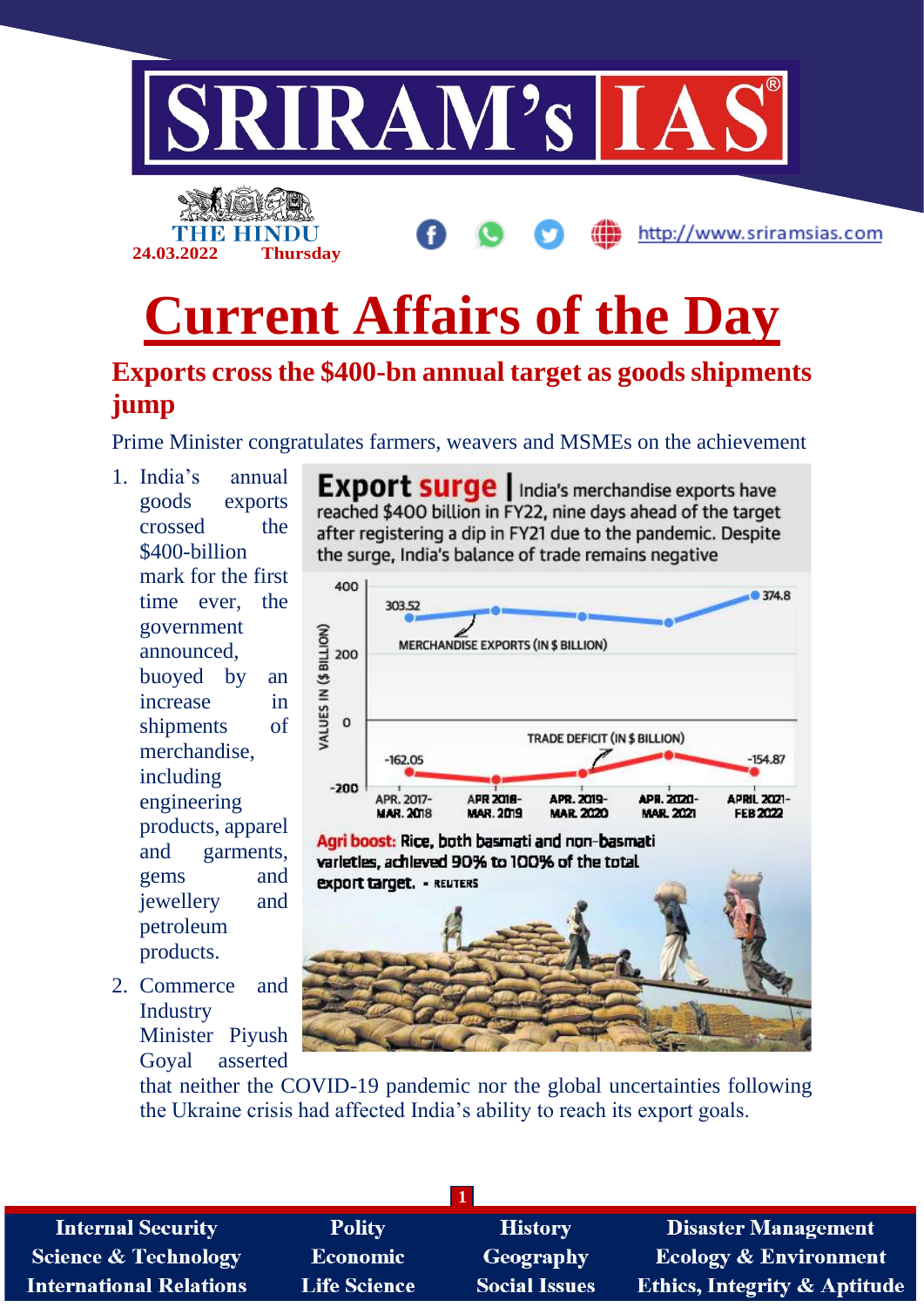

#### **Milestone, says Modi**

- 1. India set an ambitious target of \$400 billion of goods exports and achieves this target for the first time ever. This is a key milestone in our Aatmanirbhar Bharat journey.
- 2. Commenting on the development, Mr Goyal said the boost in the exports was likely to bolster India's position in the ongoing negotiations for Free Trade Agreements (FTAs) with several trade partners.
- 3. Noting that the agriculture sector too had recorded its highest-ever export during 2021-22 with the help of export of "rice, marine products, wheat, spices and sugar", the govt termed the development a "Made in India blockbuster" and a "collective show of strength".

## **Centre to recall order on COVID containment**

- 1. The provisions of the Disaster Management (DM) Act, 2005 will not be invoked in the country after March 31 due to the overall improvement in the COVID-19 situation and the preparedness of the government in dealing with the pandemic.
- 2. Local authorities and State police can still invoke fines and criminal cases against persons violating COVID-19 norms under the Indian Penal Code (IPC), a senior government official said.
- 3. The Union Health Ministry said the use of face masks and following hand hygiene will continue to guide COVID-19 management measures.

#### **The Disaster Management (DM) Act, 2005**

- 1. The DM Act, first enacted in the country in 2005 after the tsunami disaster, was for the first time invoked on March 24, 2020, after the onset of the pandemic.
- 2. The Act for the first time also introduced a legal framework for disaster management in the country, with the Ministry of Home Affairs (MHA) being the nodal Ministry.

| $\overline{2}$                  |                     |                      |                                         |
|---------------------------------|---------------------|----------------------|-----------------------------------------|
| <b>Internal Security</b>        | <b>Polity</b>       | <b>History</b>       | <b>Disaster Management</b>              |
| <b>Science &amp; Technology</b> | <b>Economic</b>     | Geography            | <b>Ecology &amp; Environment</b>        |
| <b>International Relations</b>  | <b>Life Science</b> | <b>Social Issues</b> | <b>Ethics, Integrity &amp; Aptitude</b> |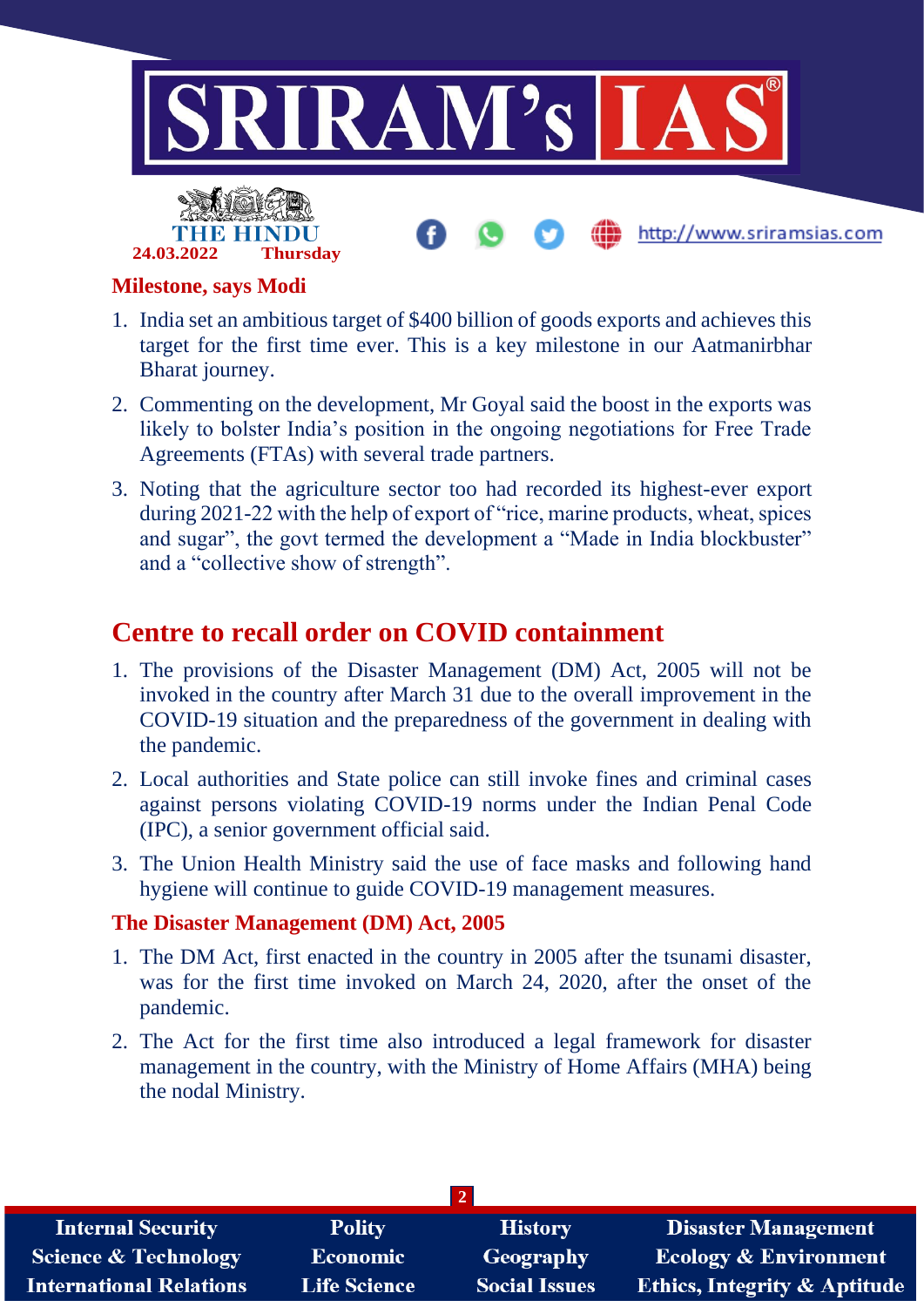

- 3. From March 24, 2020, more than 100 orders under the DM Act were issued by the MHA on the directions of the National Disaster Management Authority (NDMA).
- 4. The national lockdown in 2020 and the distribution of oxygen to various hospitals across the country during the second wave was controlled by the MHA under the provisions of the DM Act.

# **Few villages received waste disposal infrastructure: panel**

1. Only 12% of the villages that were supposed to get infrastructure for liquid waste management this year have achieved their goal under the second phase

of the Swacch Bharat Mission, according to the parliamentary standing committee report on water resources.

2. The

implementation of solid waste management infrastructure also lagged behind, with only 22% of target



villages covered during 2021-22.

### **The second phase of the Swacch Bharat Mission**

- 1. In its first phase, the Swacch Bharat Mission aimed to provide a toilet in every rural household and claimed to have achieved its goal in 2019.
- 2. However, the second phase, which involves more complex community-level infrastructure — including facilities for collection and segregation of solid waste, compost pits and biogas plants for biodegradable waste, greywater management, soak pits, and treatment of faecal sludge — has not been able to meet targets, with the pandemic also slowing down progress.

| <b>Internal Security</b>        | <b>Polity</b>       | <b>History</b>       | <b>Disaster Management</b>              |
|---------------------------------|---------------------|----------------------|-----------------------------------------|
| <b>Science &amp; Technology</b> | <b>Economic</b>     | Geography            | <b>Ecology &amp; Environment</b>        |
| <b>International Relations</b>  | <b>Life Science</b> | <b>Social Issues</b> | <b>Ethics, Integrity &amp; Aptitude</b> |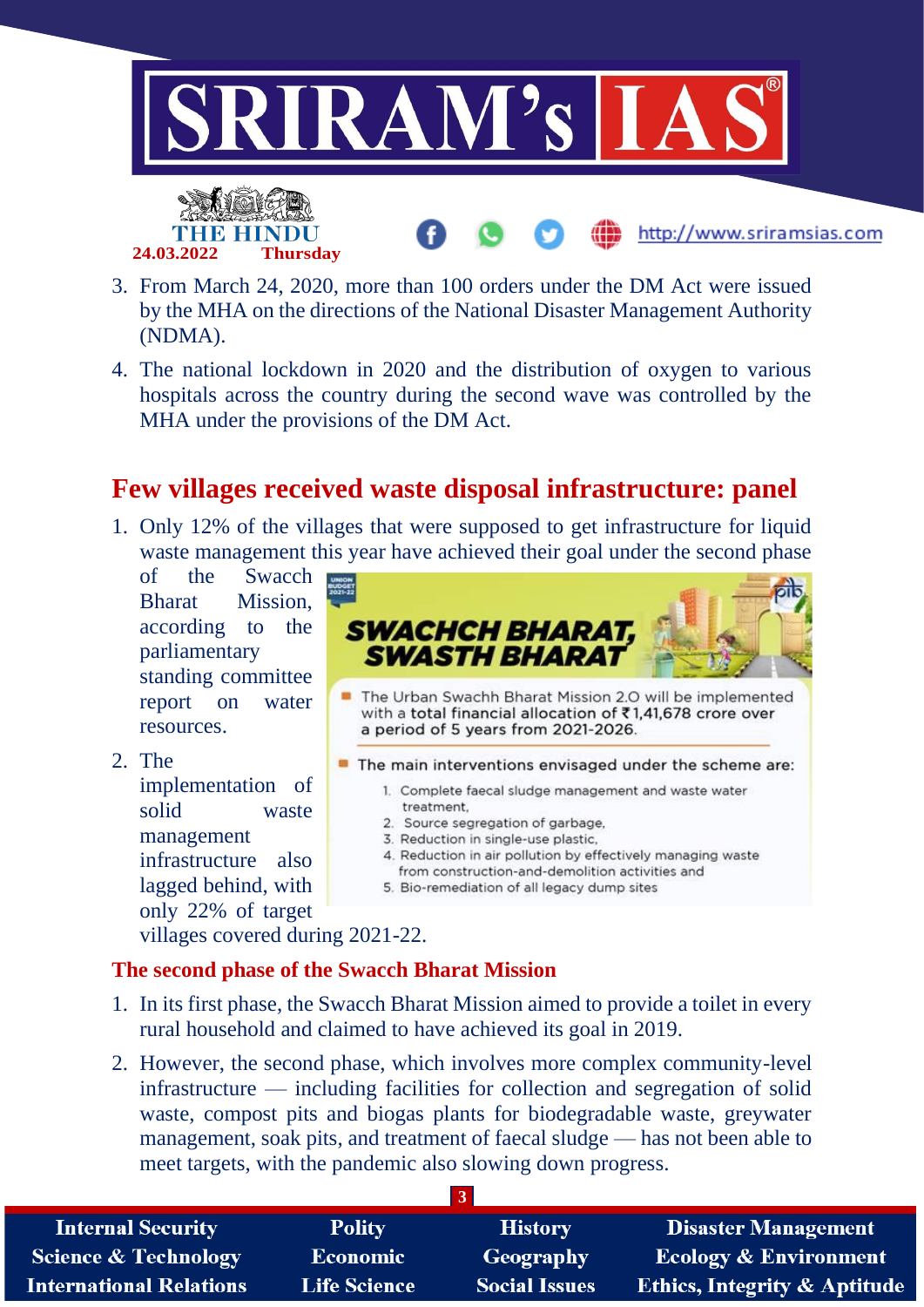

## **Dismal performance**

**24.03.2022 Thursday**

- 1. The panel sought answers from the Jal Shakti Ministry regarding what it described as a "dismal performance" for one of the Centre's flagship schemes, but the Ministry's response put the onus on the States instead, saying they had projected their own targets.
- 2. However, as revealed by the States in various review meetings that due to the complexity involved in taking up SLWM activities and also due to recurrence of COVID-19 pandemic, implementation of the programme hampered at ground level and progress has been low.
- 3. It urged the Ministry to launch awareness campaigns to motivate people to demand solid and liquid waste management facilities in their villages.

#### **Low fund utilisation**

- 1. With regard to the Ministry's other flagship scheme, the Jal Jeevan Mission, which aims to bring potable tap water to all rural homes by 2024, the committee slammed the government for low fund utilisation.
- 2. While ₹50,011 crores were allocated in the Budget, the revised estimates for the scheme was reduced to  $\text{\textsterling}45,011$  and the actual expenditure incurred so far is only ₹28,238 crore.
- 3. In fact, only three states Himachal Pradesh, Manipur and Meghalaya have fully used their allocation from the Centre.
- 4. Some of the largest States have the poorest performances, with Karnataka, Andhra Pradesh, Punjab, Chhattisgarh, Maharashtra, Rajasthan, Uttar Pradesh, Jharkhand, West Bengal and Tamil Nadu all using less than 25% of their funds from the Centre, the panel noted.

## **The \$1.5 bn goals: UN body to set up Early Warning System covering the entire world**

1. The number of recorded disasters increased by a factor of five over the 50 year period between 1970 and 2019, driven by the climate crisis and improved reporting, the World Meteorological Organisation (WMO) said.

| <b>Internal Security</b>        | <b>Polity</b>       | <b>History</b>       | <b>Disaster Management</b>              |
|---------------------------------|---------------------|----------------------|-----------------------------------------|
| <b>Science &amp; Technology</b> | <b>Economic</b>     | Geography            | <b>Ecology &amp; Environment</b>        |
| <b>International Relations</b>  | <b>Life Science</b> | <b>Social Issues</b> | <b>Ethics, Integrity &amp; Aptitude</b> |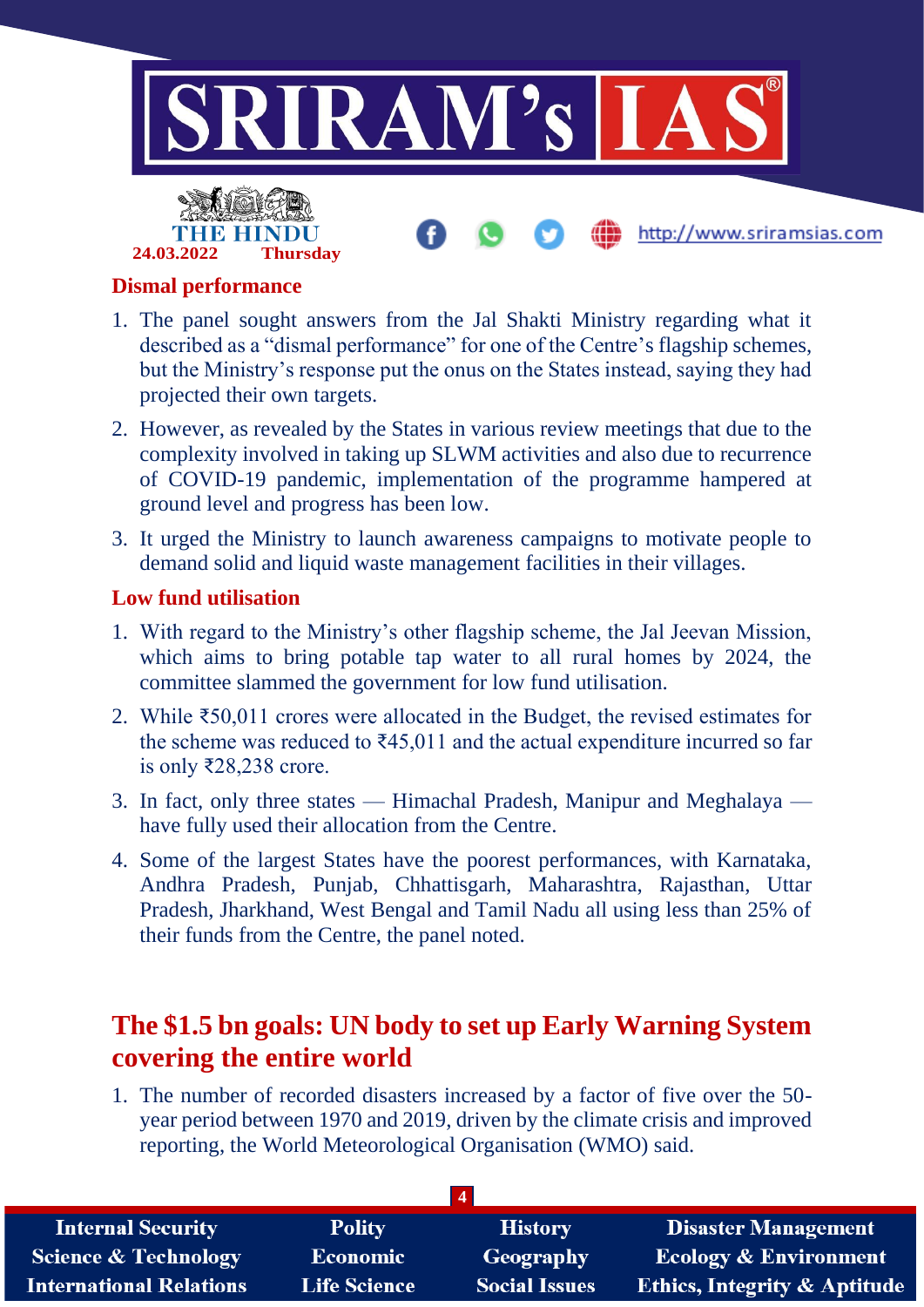

- 2. Over the past 50 years (1970-2019), weather, climate or water-related disaster has occurred on average every day somewhere in the world - taking the lives of 115 people and causing \$202 million in losses daily, according to a 2021 WMO report on disaster statistics.
- 3. To deal with the increasing threat of the climate crisis, WMO announced a new United Nations goal - an early warning system that covers every person in the world in the next five years. The agency has estimated that the cost of covering everyone with an early warning system will be around \$1.5 billion.

#### **Early Warning Systems (EWS)**

- 1. The 2019 Global Commission on Adaptation flagship report "Adapt Now" found that Early Warning Systems provide more than a tenfold return on investment - the greatest of any adaptation measure included in the report.
- 2. The report also found that just 24 hours warning of a coming storm or heatwave can cut the ensuing damage by 30% and spending \$800 million on such systems in developing countries would avoid losses of \$3-16 billion a year.
- 3. The growing number of disasters due to climate change is endangering the implementation of a large number of Sustainable Development Goals.
- 4. Besides very critical mitigation it is growingly important to invest in climate adaptation. One of the highest returns of investments is reached by improving the weather, water and climate early warning services and related observing infrastructures.
- 5. There is a need to invest \$1.5 billion during the coming five years to improve the quality of the services and related infrastructures, especially in the least developed countries and small island countries.



| <b>Internal Security</b>        | <b>Polity</b>       | <b>History</b>       | <b>Disaster Management</b>              |
|---------------------------------|---------------------|----------------------|-----------------------------------------|
| <b>Science &amp; Technology</b> | <b>Economic</b>     | Geography            | <b>Ecology &amp; Environment</b>        |
| <b>International Relations</b>  | <b>Life Science</b> | <b>Social Issues</b> | <b>Ethics, Integrity &amp; Aptitude</b> |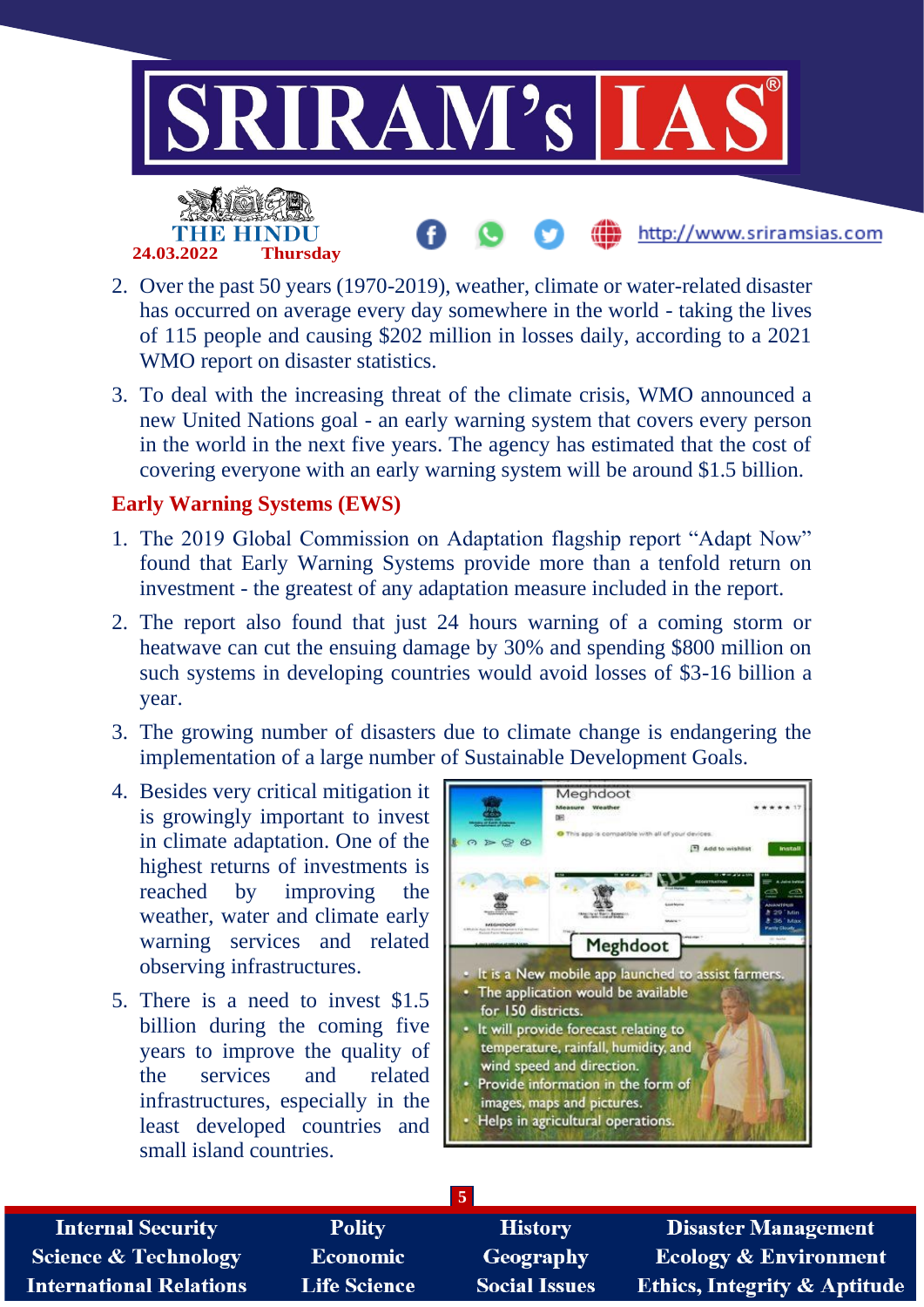

## **Extreme weather events in India:**

**24.03.2022 Thursday**

- 1. India Meteorological Department is aligned to the WMO target adding that the country is seeing a similar rise in extreme weather events. The number of severe cyclones over the Arabian Sea has risen by 1 per decade and the maximum temperature has increased by 0.99 degrees C since 1901 in India small numbers that are big when it comes to weather.
- 2. There is a significant rise in heavy rainfall events also over India. In order to address this crisis, we have a goal of ensuring every household gets weather information.

### **EWS in INDIA:**

- 1. To meet the goal, IMD, apart from issuing early warnings on traditional media like TV and radio, has developed three apps: **Mausam for general weather information; Meghdoot for farmers; and Damini for lightning alerts.** The last may surprise some but lightning strikes killed 787 in India in 2021.
- 2. Now, IMD is developing an app solely for fishermen which is already being piloted among them in Tamil Nadu.
- 3. All populations are not covered by smartphones. So, now IMD is also developing a common alert protocol so that those not using smartphones get SMS. These alerts will be in local languages.
- 4. IMD is collaborating with state governments to reach our information through their networks and apps. WhatsApp messages have become very popular with farmer groups so we try to reach them through stakeholder groups.
- 5. That's on the information dissemination front. On the information collection front, IMD plans to cover the entire country with 65 radars, of which 33 have already been installed.

| <b>Internal Security</b>        | <b>Polity</b>       | <b>History</b>       | <b>Disaster Management</b>              |  |
|---------------------------------|---------------------|----------------------|-----------------------------------------|--|
| <b>Science &amp; Technology</b> | <b>Economic</b>     | Geography            | <b>Ecology &amp; Environment</b>        |  |
| <b>International Relations</b>  | <b>Life Science</b> | <b>Social Issues</b> | <b>Ethics, Integrity &amp; Aptitude</b> |  |